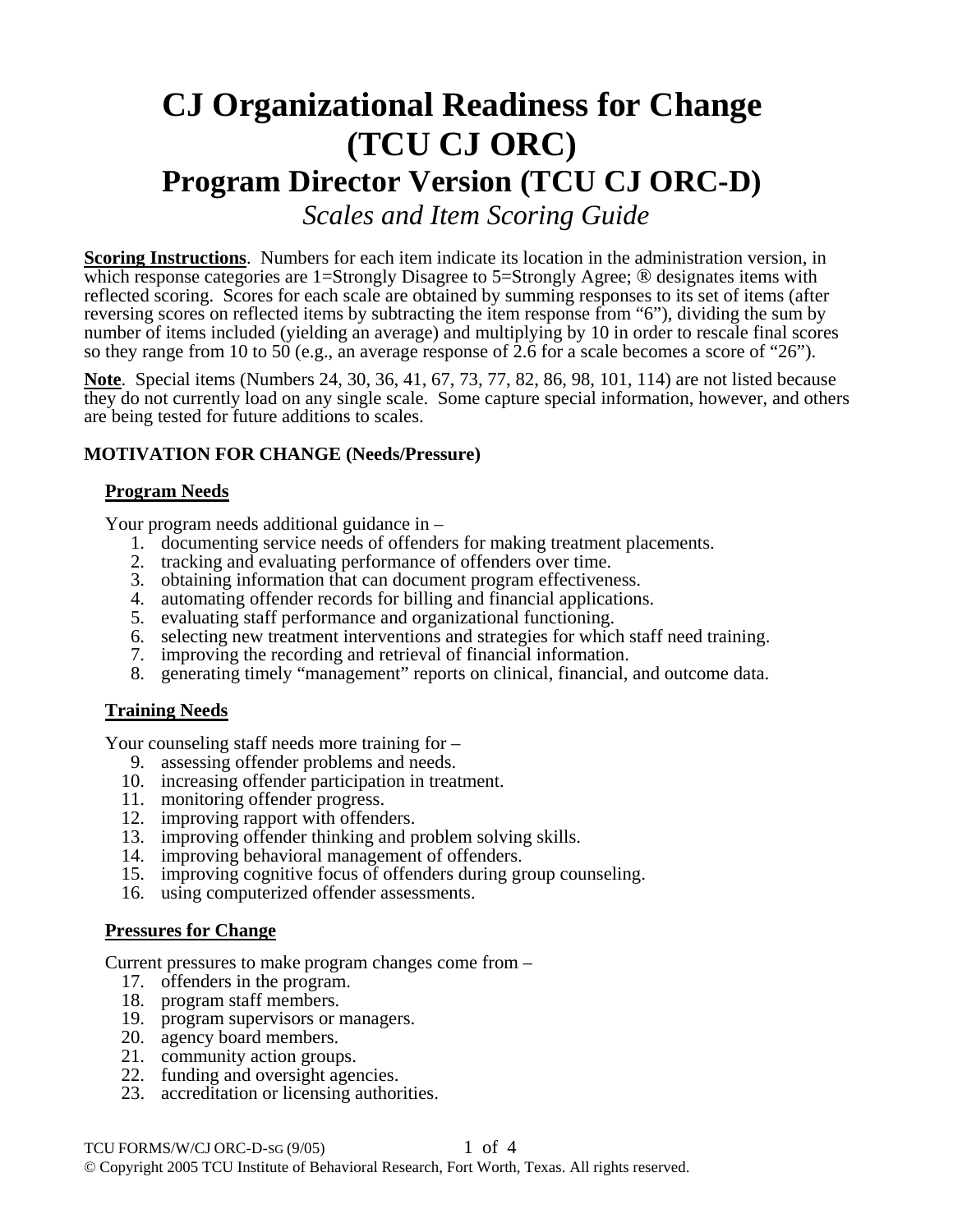## **RESOURCES**

## **Offices**

- 25. Your offices and equipment are adequate.
- 34. Offices here are adequate for conducting group counseling.
- 74. Offices here allow the privacy needed for individual counseling.
- 108. Arrangement of staff offices is convenient and efficient.

#### **Staffing**

- 58. There are enough counselors here to meet current offender needs.
- 92. A larger support staff is needed to help meet program needs.  $\circledR$
- 110. Frequent staff turnover is a problem for this program.  $\overline{\mathbb{D}}$
- 111. Counselors here are able to spend enough time with offenders.
- 112. Support staff here have the skills they need to do their jobs.
- 113. Clinical staff here are well-trained.

#### **Training**

- 33. Staff training and continuing education are priorities at this program.
- 48. You learned new management skills or techniques at a professional conference in the past year.
- 59. The budget here allows staff to attend professional conferences each year.
- 85. This program holds regular inservice training.

#### **Equipment**

- 46. Offender assessments here are usually conducted using a computer.
- 56. Computer problems are usually repaired promptly at this program.
- 62. Most offender records here are computerized.
- 90. You have a computer to use in your personal office space at work.
- 107. Computer equipment at this program is mostly old and outdated. ®
- 109. Staff here feel comfortable using computers.
- 115. More computers are needed in this program for staff to use. ®

#### **Internet**

- 37. You used the Internet (World Wide Web) to communicate with other treatment professionals (e.g., list serves, bulletin boards, chat rooms) in the past month.
- 44. You have easy access for using the Internet at work.
- 71. You used the Internet (World Wide Web) to access drug treatment information in the past month.
- 102. You have convenient access to e-mail at work.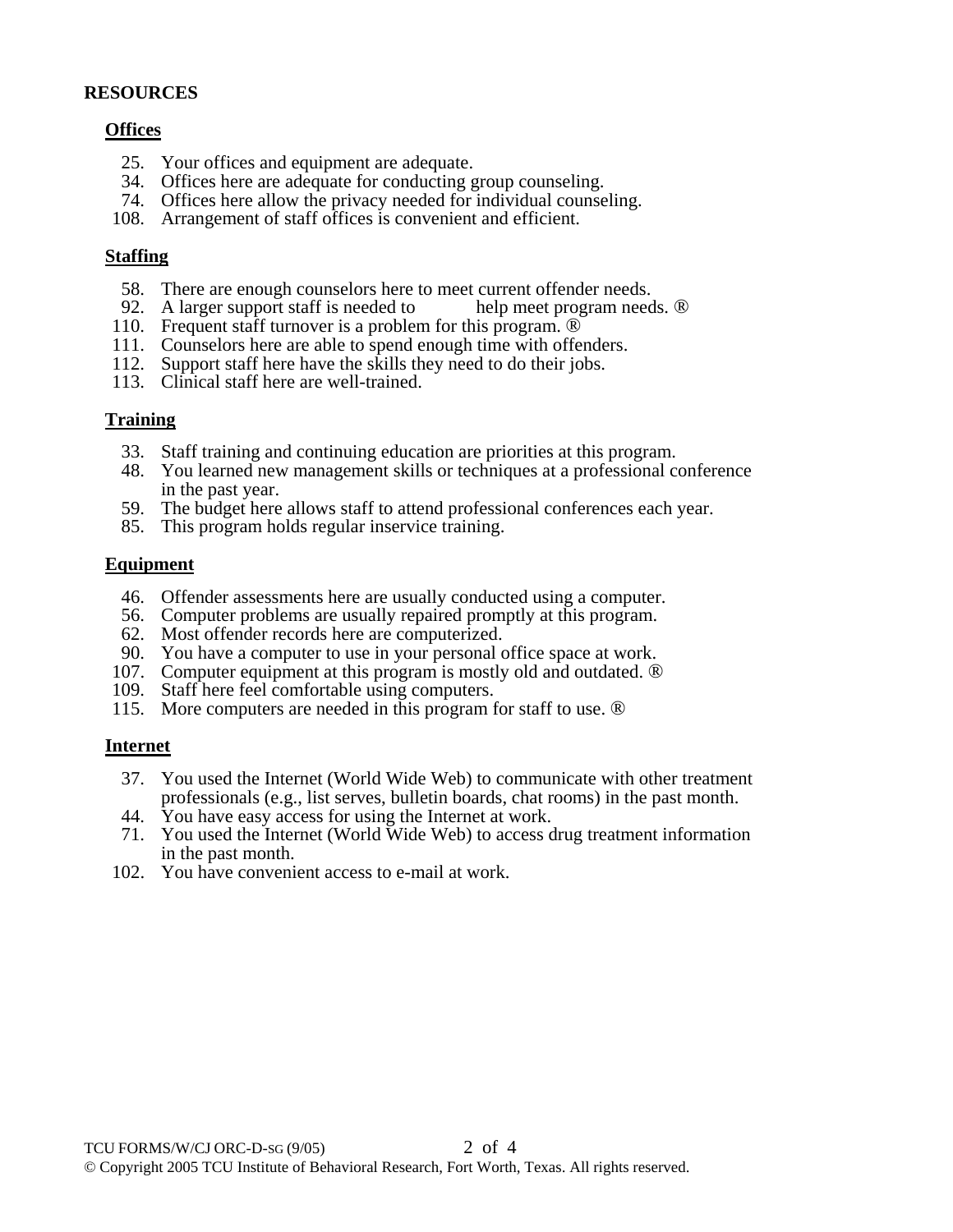# **STAFF ATTRIBUTES**

## **Growth**

- 52. This program encourages and supports professional growth.
- 54. You read about new techniques and treatment information each month.
- 60. You have enough opportunities to keep your management skills up-to-date.
- 81. You regularly read professional journal articles or books on drug abuse treatment.
- 94. You do a good job of regularly updating and improving your skills.

## **Efficacy**

- 26. You have the skills to conduct effective staff meetings.
- 49. You consistently plan ahead and carry out your plans.
- 68. You usually accomplish whatever you set your mind on.
- 89. You are effective and confident in doing your job.
- 96. You are highly effective in working with community leaders and board members.

## **Influence**

- 35. You frequently discuss new counseling ideas with staff.
- 43. Staff generally regard you as a valuable source of information.
- 83. Staff readily implement your ideas for changing program procedures.
- 88. Staff seek your opinions about counseling and treatment issues.
- 100. Your staff readily follows your leadership.
- 106. You are viewed as a strong leader by the staff here.

## **Orientation (scale not computed)**

- 29. Psychodynamic theory is commonly used in counseling here.
- 39. Pharmacotherapy and medications are important parts of this program.
- 53. Behavior modification (contingency management) is used with many offenders here.
- 78. 12-step theory (AA/NA) is followed by many of the counselors here.
- 105. Cognitive theory (RET, RBT, Gorski) guides much of the counseling here.

# **Adaptability**

- 63. You are willing to try new ideas even if some staff members are reluctant.
- 64. Learning and using new procedures are easy for you.
- 75. You are sometimes too cautious or slow to make changes. ®
- 104. You are able to adapt quickly when you have to shift focus.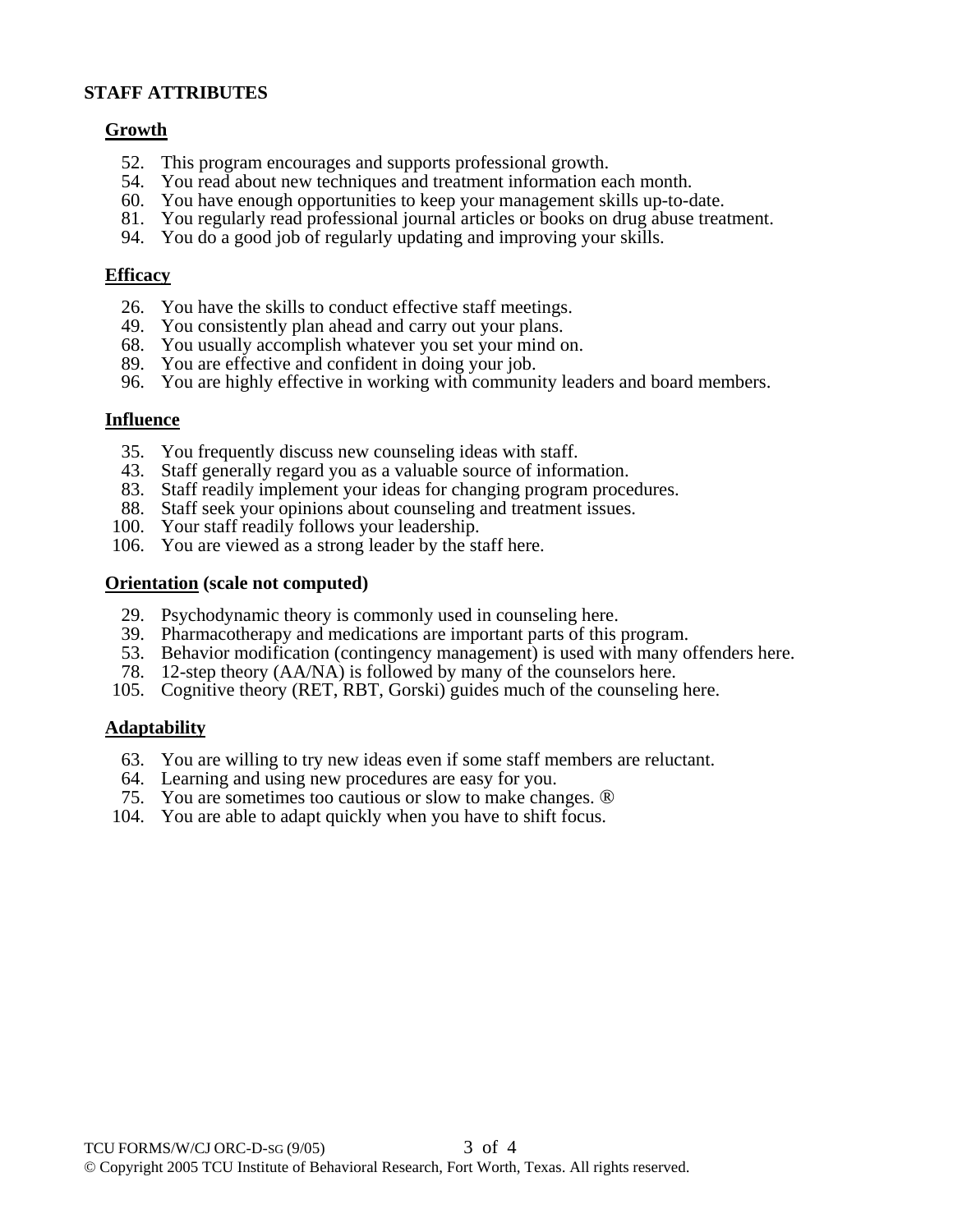# **ORGANIZATIONAL CLIMATE**

## **Mission**

- 27. Some staff get confused about the main goals for this program. ®
- 31. Program staff understand how this program fits as part of the treatment system in your community.
- 47. Your duties are clearly related to the goals of this program.
- 65. This program operates with clear goals and objectives.
- 99. You have a clear plan for leading this program.

## **Cohesion**

- 28. Staff here all get along very well.
- 40. There is too much friction among staff members. ®
- 45. The staff here always work together as a team.
- 55. Staff here are always quick to help one another when needed.
- 61. Mutual trust and cooperation among staff in this program are strong.
- 91. Some staff here do not do their fair share of work. ®

## **Autonomy**

- 32. Treatment planning decisions for offenders here often have to be revised by a supervisor. ®
- 38. You fully trust the professional judgment of staff who work with offenders here.
- 51. Counselors here are given broad authority in treating offenders in their caseload.
- 70. Counselors here often try out different techniques to improve their effectiveness.
- 76. Staff members think they have too many rules here. ®

#### **Communication**

- 42. You always listen to ideas and suggestions from staff.
- 72. The formal and informal communication channels here work very well.
- 79. Program staff are always kept well informed.
- 84. More open discussions about program issues are needed here. ®
- 95. Staff members always feel free to ask questions and express concerns in this program.

#### **Stress**

- 50. You are under too many pressures to do your job effectively.
- 66. Staff members often show signs of stress and strain.
- 80. The heavy workload here reduces program effectiveness.
- 97. Staff frustrations are common here.

# **Change**

- 57. Novel treatment ideas by staff are discouraged. ®
- 69. You can change procedures here quickly to meet new conditions.
- 87. You frequently hear good staff ideas for improving treatment.
- 93. The general attitude here is to use new and changing technology.
- 103. You encourage counselors to try new and different techniques.